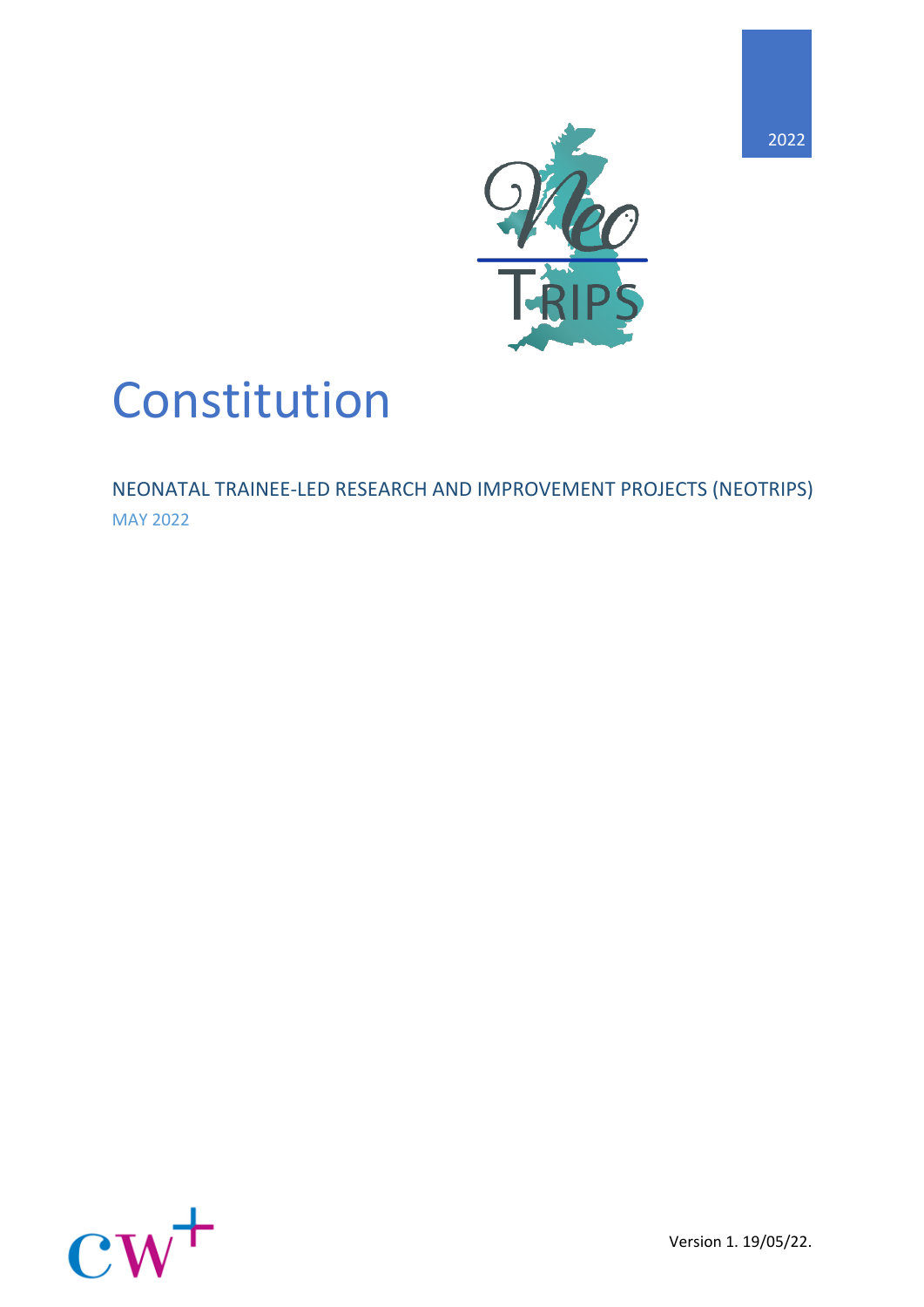

#### **1) Name**

a. NeoTRIPs (Neonatal Trainee-led Research and Improvement Projects)

## **2) Aim**

a. To develop and promote collaborative research and quality improvement projects to improve neonatal care in the United Kingdom

## **3) Objectives**

- a. Providing a trainee network to facilitate research and quality improvement initiatives
- b. Undertaking high-quality collaborative audit, quality improvement and research
- c. Providing leadership and management opportunities for trainees with an interest in neonatal research and quality improvement
- d. Disseminating findings at reputable conferences, meetings and in publications
- e. Supporting collaboration and data sharing between regions, networks and units to improve neonatal outcomes

## **4) Membership**

- a. Full Membership
	- i. Open to any doctor working as a paediatric or neonatal trainee, up until the time they take a consultant post
- b. Associate Membership
	- i. Open to any person who is interested in contributing to the network to achieve its objectives. This could include (but is not limited to), advanced neonatal nurse practitioners, medical students, foundation year doctors, allied health professionals and junior doctors from other specialities.
- c. Consultant Membership
	- i. Open to any Consultant who is involved in the design, recruitment, management or analysis of any project
	- ii. To provide guidance for project development and strategic development of the NeoTRIPs network
- d. Termination of Membership
	- i. The NeoTRIPs committee may terminate or suspend the membership of any member if their conduct is contrary to the interests and objectives of the network. This shall be passed at a meeting and the member will have the right of appeal prior to the decision being made.

# **5) Central Committee**

- a. NeoTRIPs will be guided by a central committee of not less than four people
- b. Committee members must be UK based junior doctors
- c. The officers of the committee could include
	- i. Chairperson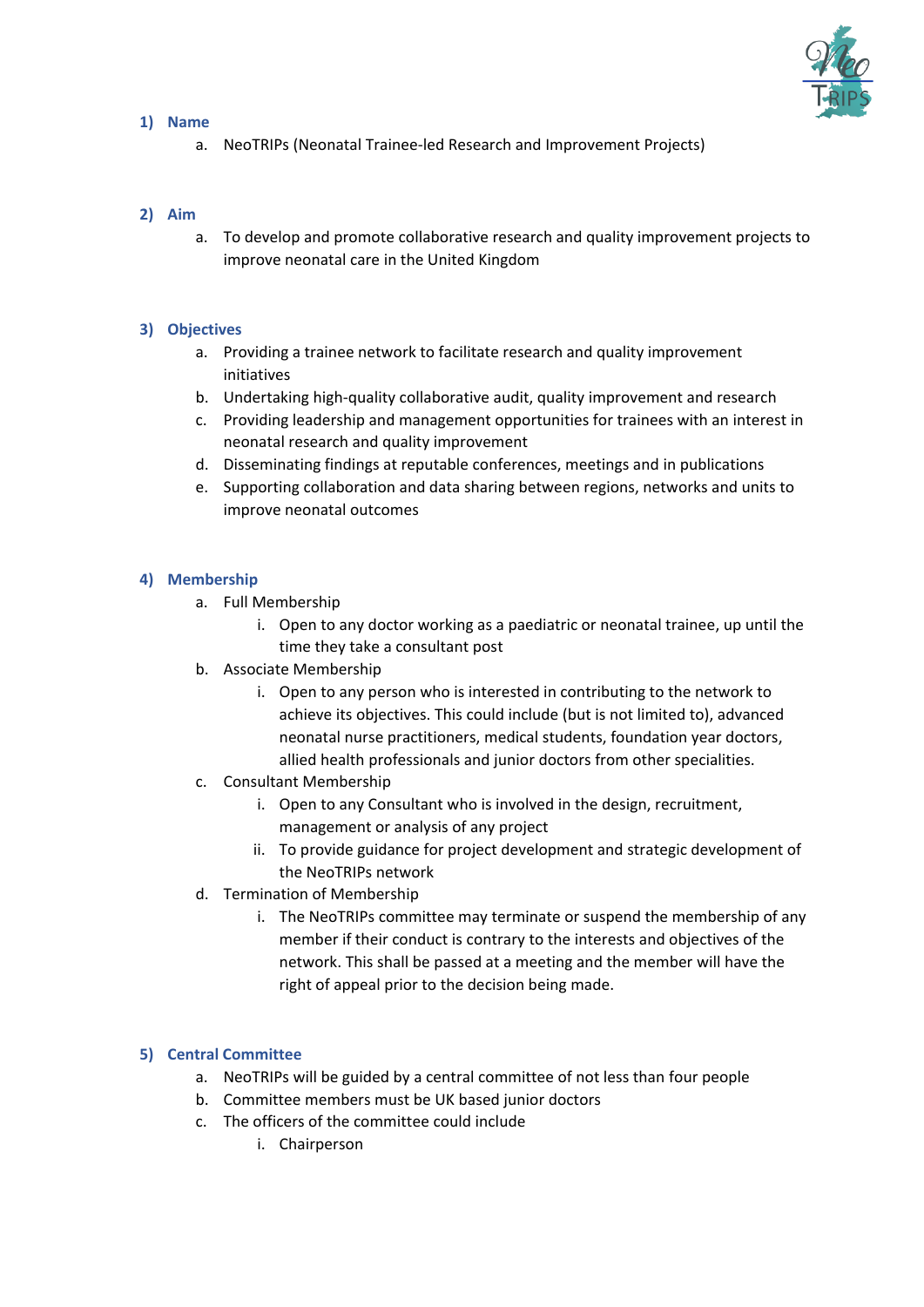

- 1. Oversight of all NeoTRIPs activities including upholding the constitution
- 2. Annual Appointment (September to September in line with rotation dates)
- 3. Cannot be in position for greater than two years in total
- 4. Represent NeoTRIPs at any invited national meetings
- ii. Academic Lead(s)
	- 1. To be a trainee with specific research interests and portfolio (including but not limited to PhD/MD students, post-doctoral clinical academics, academic trainees)
	- 2. To guide and ensure academic rigour in all projects
	- 3. To support the network with design, analysis and dissemination of projects (including Research and Ethics approval, Research and Development concerns and audit department approvals)
	- 4. Cannot be in position for greater than two years in total
- iii. Secretary(ies)
	- 1. Act as a point of contact via the  $info@neotrips.org$  email address
	- 2. Maintain accurate membership and committee logs
	- 3. Draft and distribute minutes for NeoTRIPS meetings
	- 4. Organise committee meetings and monitor attendance/apologies
	- 5. Acts as Deputy Chair to support the Chairperson in NeoTRIPS activities when required
	- 6. Cannot be in position for greater than two years in total
- iv. Communications Lead(s)
	- 1. Maintain the [www.neotrips.org](http://www.neotrips.org/) website
	- 2. Draft and circulate quarterly newsletters
	- 3. Disseminate information regarding NeoTRIPs on social media channels and through membership emails
	- 4. Liaise with other networks and organisations to ensure collaboration is at the forefront of all activities
	- 5. Cannot be in position for greater than two years in total
- v. Patient and Public Involvement Lead(s) (PPI)
	- 1. Champions PPI opportunities for all NeoTRIPs projects
	- 2. Establishes and maintains links with patient and public groups for long term collaboration.
	- 3. Supports all other committee members with respective workload when required
	- 4. Cannot be in position for greater than two years in total
- vi. Consultant Leads(s)
	- 1. Provide continuity and guidance for the ongoing development of the network
	- 2. Provide clinical and non-clinical support for all projects, including signposting to project specific consultant leads.
- d. Other committee members may be required as the network evolves and if so, these positions shall be decided on at a central NeoTRIPs Committee meeting and their details added to this constitution in a timely manner.
- e. The committee will meet quarterly and for any network decisions greater than 50% of all committee members must be present.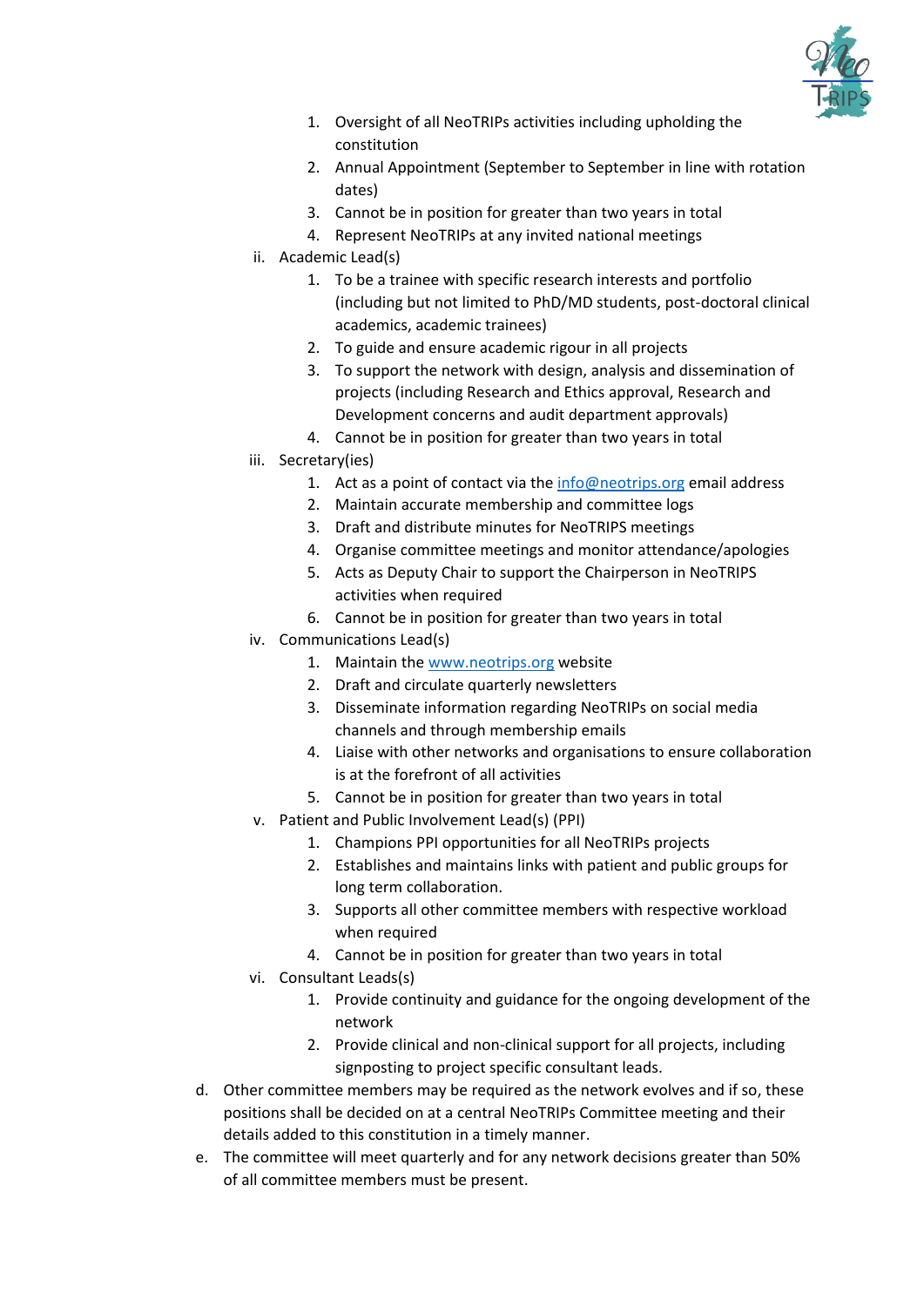

- f. The committee will remain accountable and transparent to NeoTRIPs members at all times (including the accessibility of minutes from all meetings)
- g. Committee Elections shall be held in the final meeting of each year (July/August)
	- i. The chairperson shall either be appointed into post by competitive interview if there is funding for a specific fellow post, or elected from within the NeoTRIPs central committee/project leads by secret ballot after selfnomination
	- ii. All other committee member posts will be appointed by election circulated to all NeoTRIPs members.

# **6) Regional Leads**

- a. Regional Leads will be appointed for each of the thirteen neonatal networks in the UK
	- i. Scotland
	- ii. North West
	- iii. Northern
	- iv. Northern Ireland
	- v. Yorkshire & Humber
	- vi. East Midlands
	- vii. West Midlands
	- viii. Wales
	- ix. East of England
	- x. London
	- xi. Kent, Surrey & Sussex
	- xii. Thames Valley & Wessex
	- xiii. South West
- b. Regional Leads will be responsible for promotion of projects, recruitment of unit lead trainees for specific projects and regional promotion of the network.
- c. Regional Leads will be responsible for keeping an up-to-date log of all local lead trainees for sharing with the secretary
- d. Regional Leads will express interest to the central committee and in the case of multiple volunteers anonymous 250-word statements will be submitted and voted on by the central committee.

# **7) Local Leads**

- a. Local Leads will be recruited by the regional lead at each participating neonatal unit.
- b. Local Leads are responsible for project promotion, data collection and local dissemination of NeoTRIPs project findings.
- c. Local lead trainees are responsible for identifying a supportive local consultant to provide guidance for unit specific issues.
- d. Local leads will be awarded a certificate of participation, alongside acknowledgement in any output from the project they were involved in.

#### **8) Project Leads**